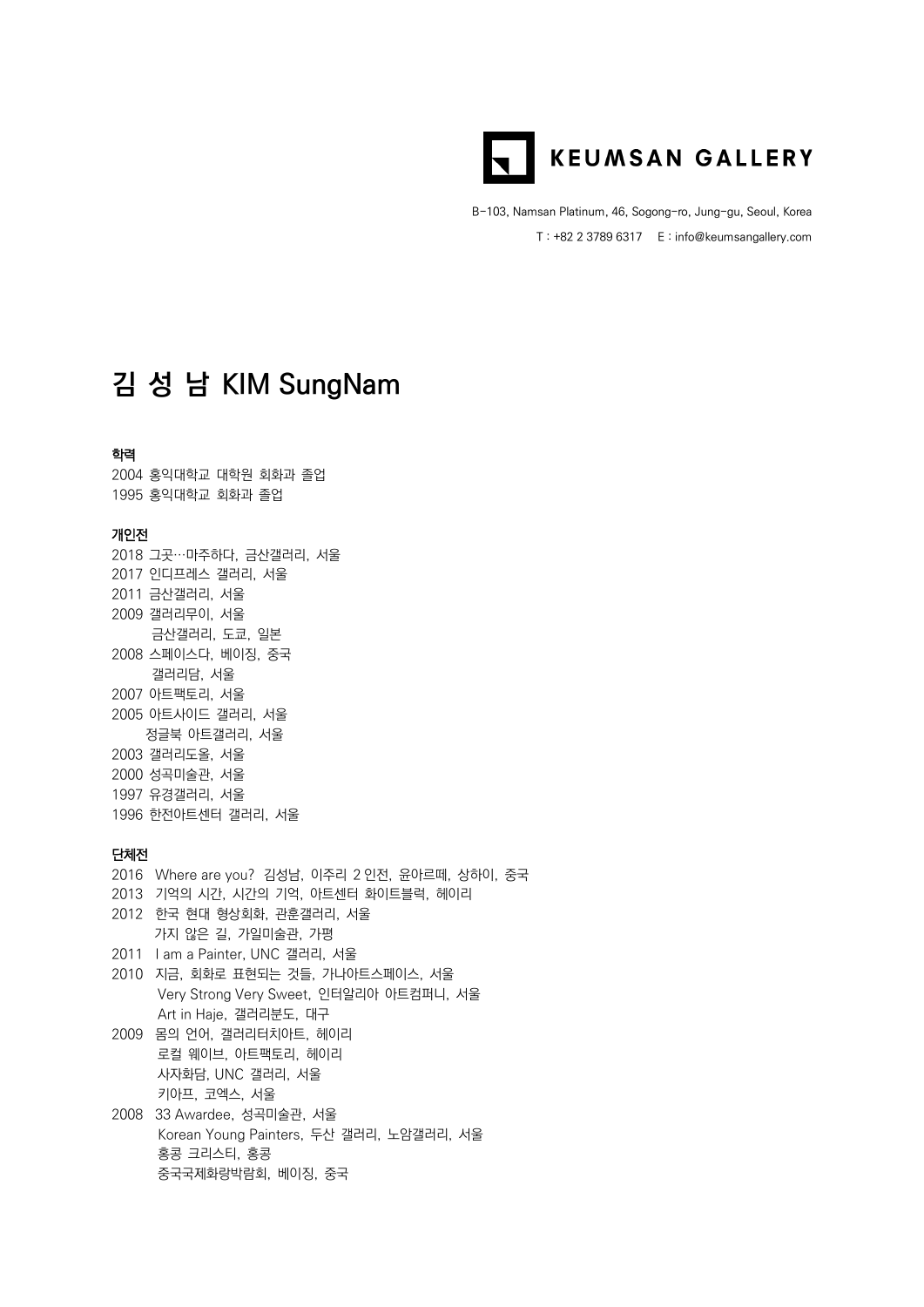홍콩아트페어, 홍콩 키아프, 코엑스, 서울 ART.FAIR21, 쾰른, 독일 2007 From Heyri Winter Art Collection, 북하우스 갤러리, 헤이리 Tokyo-Seoul 6000 seconds Art Message 2007, Tokyo Gakugei Art Center, 도쿄, 일본 내일의 하제, 아쉔부르크 미술관, 아쉔부르크, 독일 2006 송은 미술대상전, 인사아트센터, 서울 파주 오픈 아트 페스티벌, 하제마을 오픈스튜디오, 파주 2002 대한민국 청년비엔날레 2002, 대구 문화예술회관, 대구 갤러리 사비나 이전 개관 기념 미스테리전, 사비나 갤러리, 서울 인턴내셔널 영 아트 2002, 텔아비브, 이스라엘 인턴내셔널 영 아트 2002, 뉴욕, 미국 인턴내셔널 영 아트 2002 암스테르담, 네덜란드 2001 타이페이 국제 레지던트 프로그램참가-오픈 스튜디오, 타이페이 국제예술촌, 타이페이, 대만 젊은 창작-보는것, 보이는 것, 세종문화회관, 서울 Anti-바른아트, 현대미술의 두 극점읽기, 동덕아트갤러리, 서울 1999 미美와 질서, 노 갤러리, 서울 한국미술 21 세기의 주역-회화의 회복, 성곡미술관, 서울 불안과 생성, 웅전갤러리, 서울 1998 젊은 모색, 국립현대미술관, 서울 1997 작업실의 작가들, 문예진흥원, 서울 1996 이 작가를 주목한다, 동아갤러리, 서울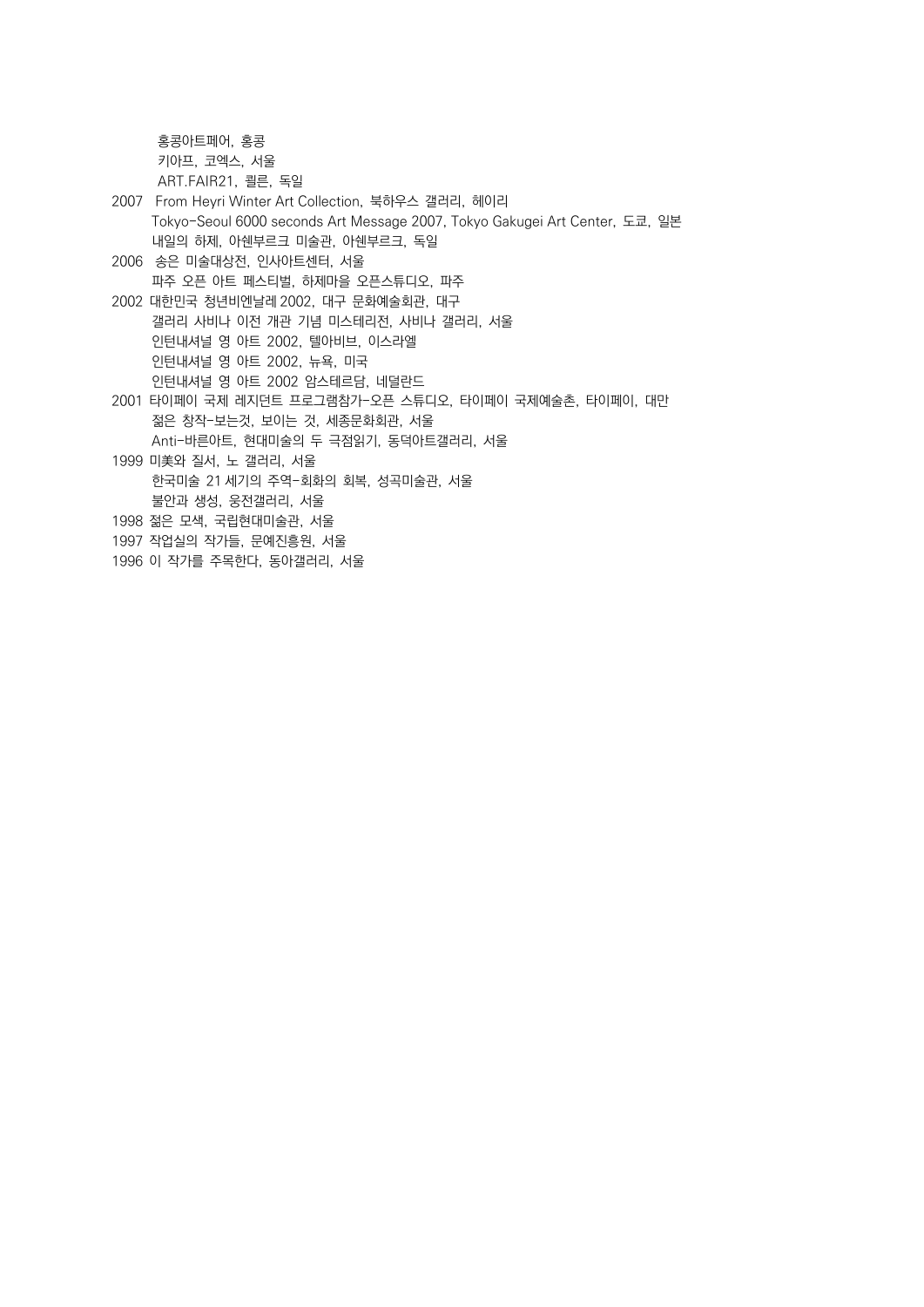

B-103, Namsan Platinum, 46, Sogong-ro, Jung-gu, Seoul, Korea T : +82 2 3789 6317 E : info@keumsangallery.com

# **Kim Sung nam**

#### Education

1995 B. F. A, Hongik university.

2004 M .F. A, Hongik university.

### Solo Exhibition

2018 Gallery KEUMSAN(Seoul Korea)

2017 Gallery INDIPRESS(Seoul Korea)

2011 Gallery KEUMSAN(Seoul Korea)

2009 Gallery Mui(Seoul Korea)

2009 Gallery KEUMSAN(Tokyo, Japan)

2008 Gallery Space Da(Beijing, China)

2008 Gallery DAM (Seoul Korea)

2007 Artfactory Gallery(Paju heyri, Korea)

2005 Artside Gallery, JungleBook ArtGallery(Seoul Korea)

2003 Doll Gallery(Seoul Korea)

2000 Songgok Art Museum(Seoul Korea)

1997 Yukung Gallery(Seoul Korea)

1996 Hanjeon Plaza Gallery(Seoul Korea)

### Group Exhibition

- 2016 Where are you?- Kim sung nam, Lee ju ree(Yoon Arte Shanghai, China)
- 2013 Remember the time, Memories of the time (white block Gallery, Korea)
- 2012 Korea figurative painting 2012(KwanHoon Gallery, Korea) The Road Not Taken(Gail art museum, Korea)